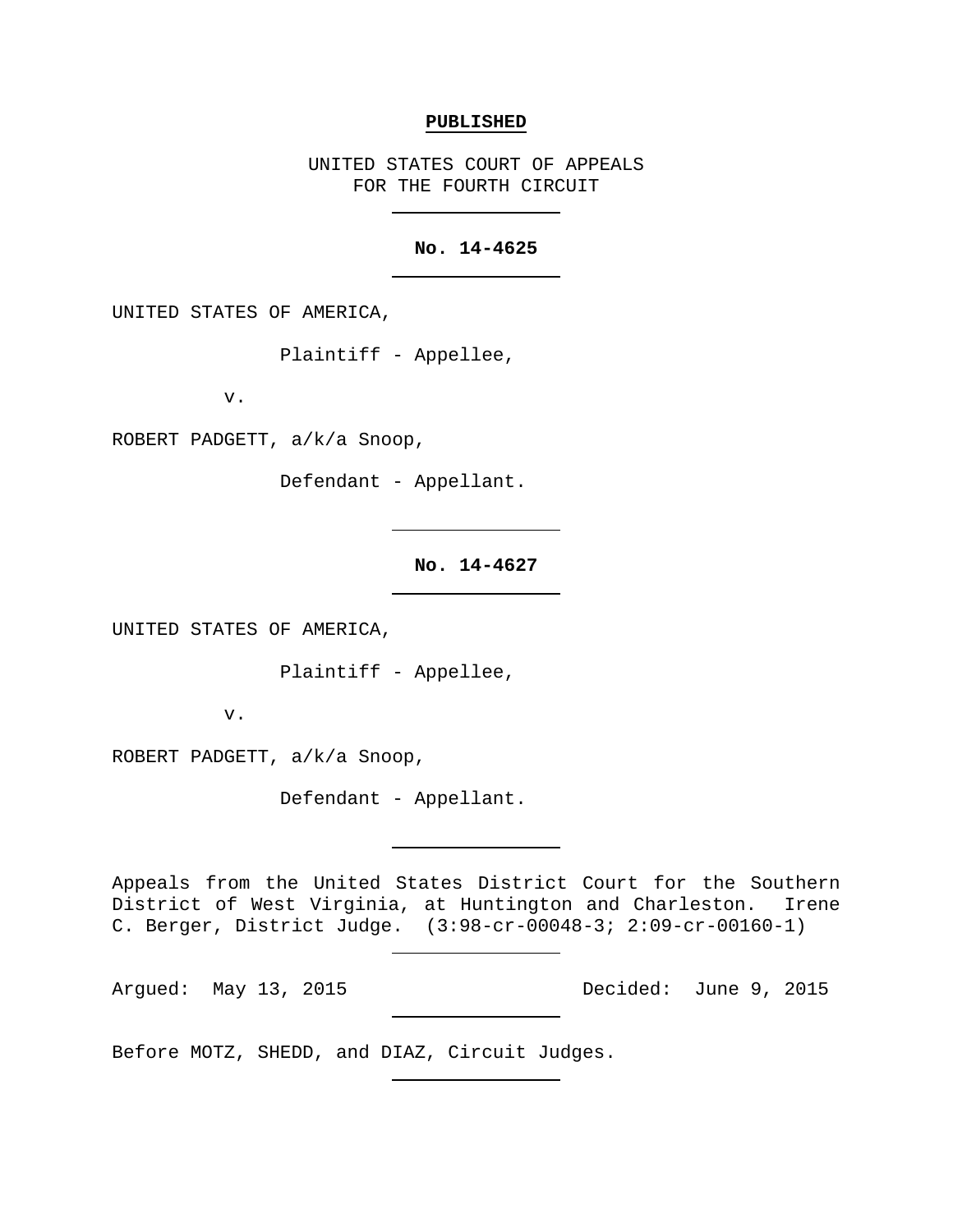Affirmed by published opinion. Judge Motz wrote the opinion, in which Judge Shedd and Judge Diaz joined.

**ARGUED:** Carl E. Hostler, PRIM LAW FIRM, PLLC, Hurricane, West Virginia, for Appellant. Candace Haley Bunn, OFFICE OF THE UNITED STATES ATTORNEY, Charleston, West Virginia, for Appellee. **ON BRIEF:** R. Booth Goodwin II, United States Attorney, OFFICE OF THE UNITED STATES ATTORNEY, Charleston, West Virginia, for Appellee.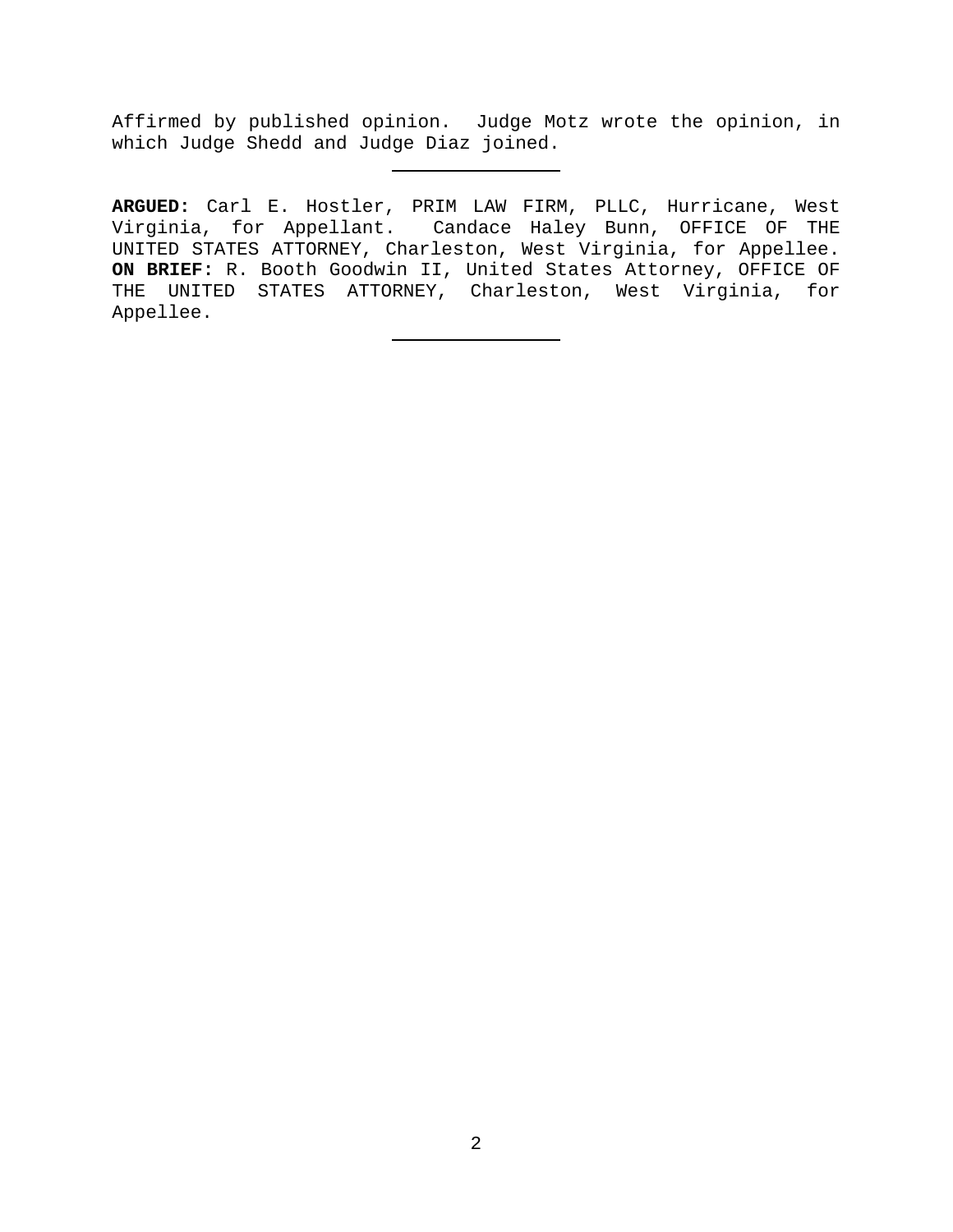DIANA GRIBBON MOTZ, Circuit Judge:

The district court revoked Robert L. Padgett's two concurrent terms of supervised release and sentenced him to consecutive terms of imprisonment, followed by new concurrent terms of supervised release. Padgett appeals, and for the reasons that follow, we affirm.

I.

These consolidated cases boast a lengthy procedural history that we summarize briefly. In 1998, Padgett was convicted of conspiracy to distribute and possess with intent to distribute cocaine base, in violation of 21 U.S.C. § 846. In 2009, he was again convicted, this time for attempted escape from custody in violation of 18 U.S.C. § 751(a). Padgett's sentence for each conviction included a term of supervised release. In January 2013, the district court revoked Padgett's supervised release in both cases in a consolidated order not at issue in this appeal. The court then sentenced Padgett to two days in prison, followed once again by two concurrent terms of supervised release. In July 2014, the court again revoked his supervised release in both cases. This second revocation -- and the resultant sentences -- provide the basis for this appeal.

In petitioning the court to order this second revocation, the Government alleged four violations of the terms of Padgett's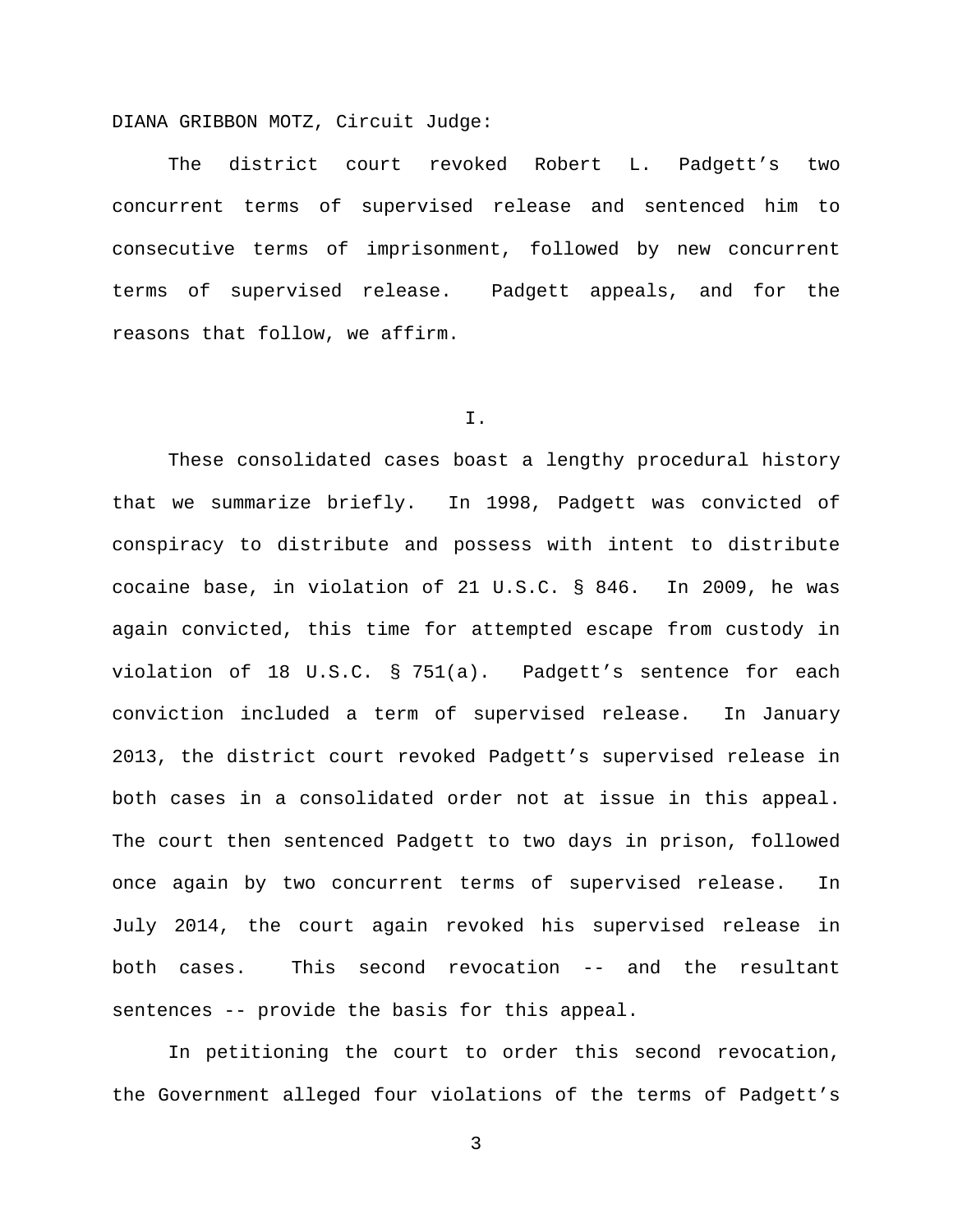supervised release: possession of a firearm, two counts of battery, and possession of a switchblade knife. Following an evidentiary hearing, the district court found that the Government had proven, by a preponderance of the evidence, that Padgett possessed a firearm, committed one count of battery, and possessed a switchblade knife. Based on these violations, the court revoked Padgett's supervised release in both cases. The court then sentenced Padgett to consecutive terms of ten months and fourteen months in prison, followed by concurrent terms of twenty-four and twenty months of supervised release. Padgett noted a timely appeal.

## II.

Padgett maintains that the district court "abused its discretion" when it made one of the findings underlying its decision to revoke his release. Appellant's Br. 2. We heard argument in this case to clarify our standard of review for such findings. We review a district court's ultimate decision to revoke a defendant's supervised release for abuse of discretion. United States v. Copley, 978 F.2d 829, 831 (4th Cir. 1992). But, like our sister circuits, we review a district court's factual findings underlying a revocation for clear error. See United States v. Preacely, 702 F.3d 373, 375-76 (7th Cir. 2012); United States v. Oquendo-Rivera, 586 F.3d 63, 67 (1st Cir.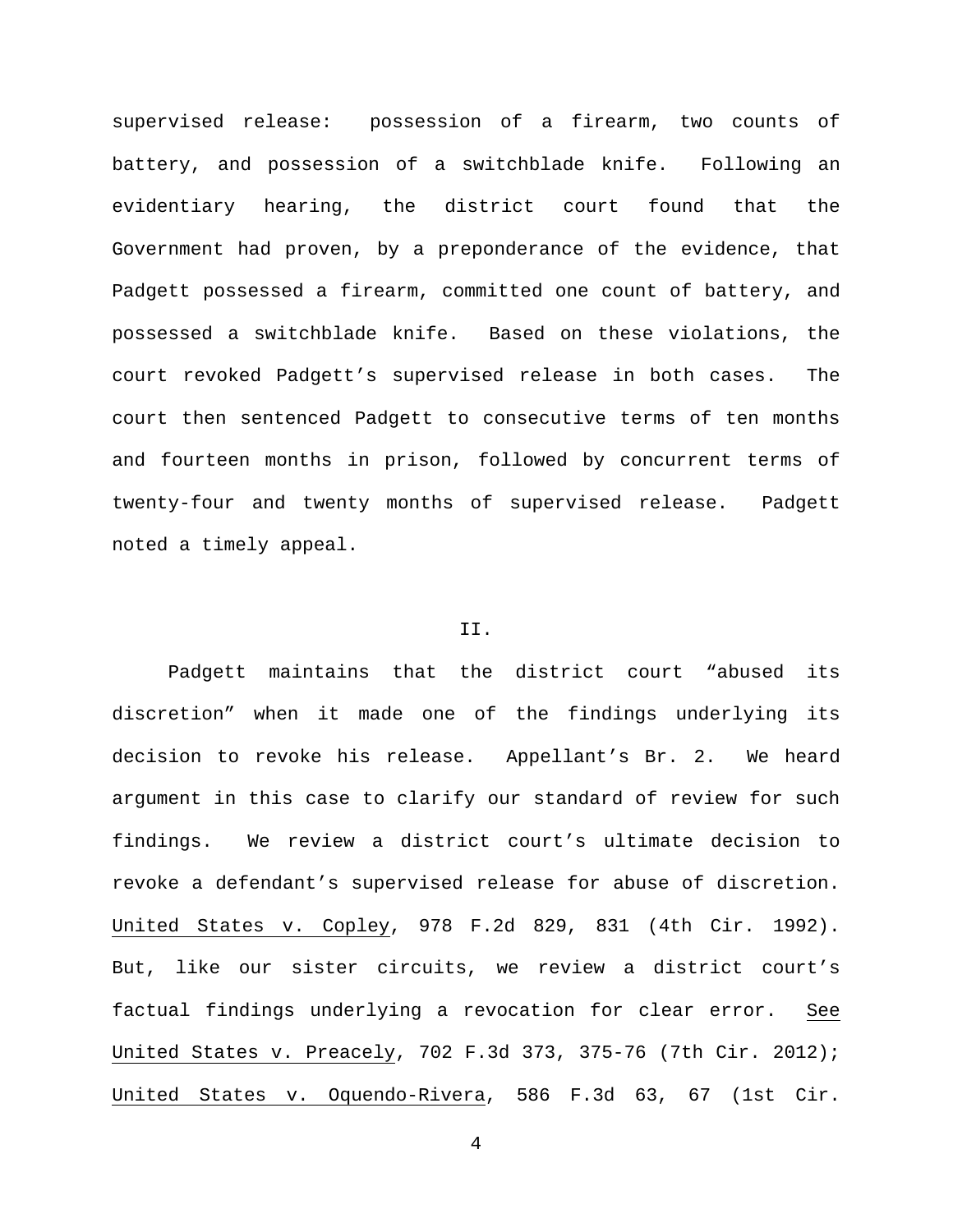2009). Of course, reliance on a clearly erroneous material fact itself constitutes an abuse of discretion. See United States v. Zayyad, 741 F.3d 452, 458 (4th Cir. 2014).

We will not disturb a district court's revocation sentence unless it falls outside the statutory maximum or is otherwise "plainly unreasonable." United States v. Crudup, 461 F.3d 433, 437 (4th Cir. 2006). Only if a revocation sentence is unreasonable must we assess whether it is plainly so. United States v. Moulden, 478 F.3d 652, 656 (4th Cir. 2007). In determining whether a revocation sentence is unreasonable, we strike "a more deferential appellate posture" than we do when reviewing original sentences. Id. (internal quotation marks and citation omitted). Nonetheless, "the [same] procedural and substantive considerations" that guide "our review of original sentences" inform our review of revocation sentences as well. Crudup, 461 F.3d at 438. The sentencing court "must consider" both the policy statements and the applicable policy statement range found in Chapter 7 of the Sentencing Guidelines manual, as well as "the applicable [18 U.S.C.] § 3553(a) factors." Moulden, 478 F.3d at 656; see also United States v. Webb, 738 F.3d 638, 641 (4th Cir. 2013). A sentence within the policy statement range is "presumed reasonable," Webb, 738 F.3d at 642, though "the sentencing court retains broad discretion to . . .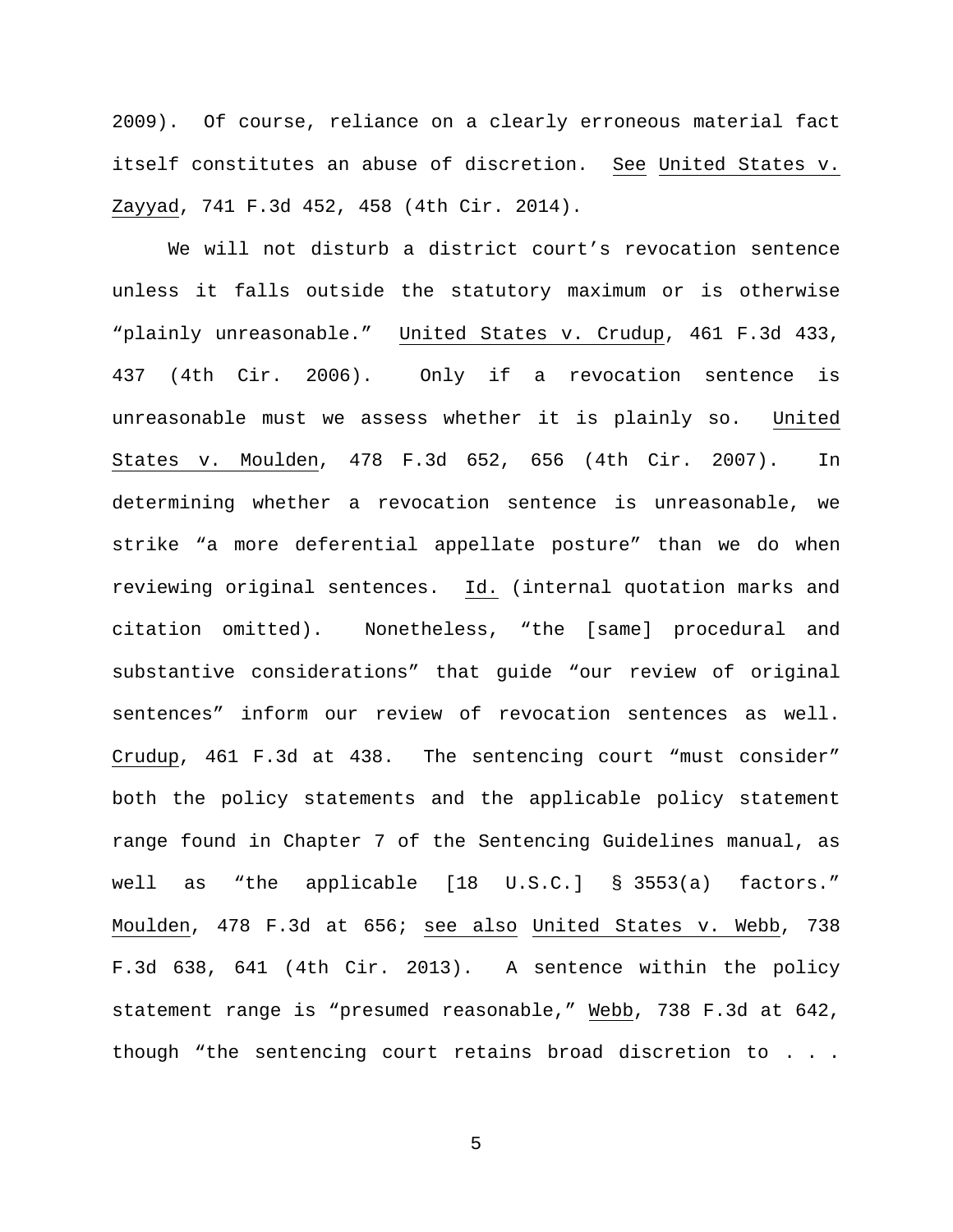impose a term of imprisonment up to the statutory maximum," Moulden, 478 F.3d at 657.

#### III.

Padgett challenges only the district court's finding that he possessed a firearm and its imposition of what he contends is a plainly unreasonable revocation sentence. Both arguments fail.

### A.

At the revocation hearing, the Government offered three witnesses to support the firearm allegation. First, Deputy J.W. Eary testified that, while on patrol, he heard five gun shots fired in rapid succession. He then received a call directing him to Sheer Fantasy, where Padgett worked, to investigate a possible shooting. Witnesses at Sheer Fantasy reported that the shots had been fired by a black male, dressed in black clothing. Shortly thereafter, nearby officers apprehended Padgett, who matched the witnesses' description, and located five shell casings less than a block from Sheer Fantasy. Second, Melanie Curnutte testified that she witnessed an altercation between two men in the Sheer Fantasy parking lot on the night in question. One of the men, whom she recognized as Padgett, fired five shots in the area where the shell casings had been found. Finally, Nicole McEwan, a forensic analyst and qualified gunshot residue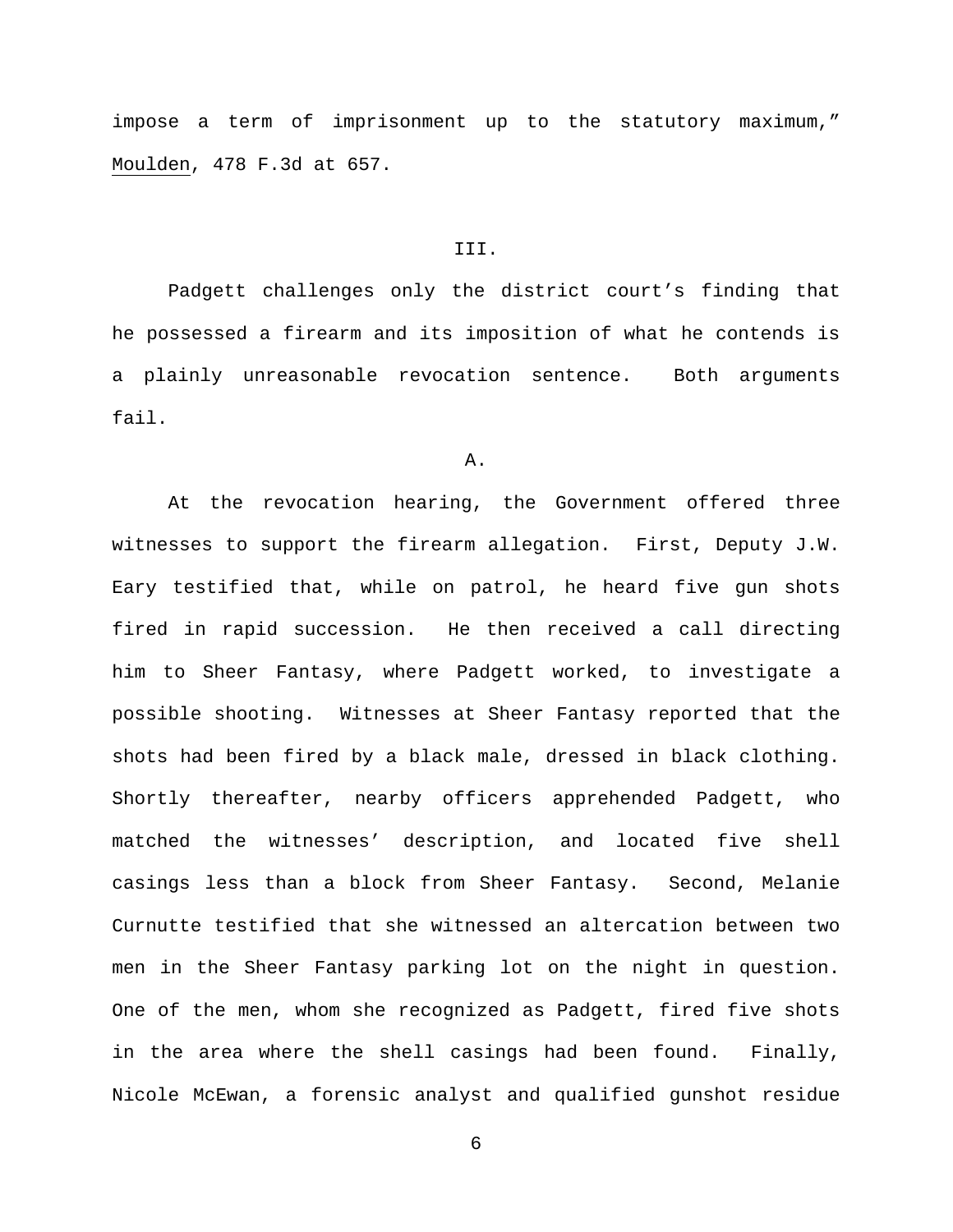expert, testified that residue samples taken from Padgett's hands and face on the night he was apprehended contained particles consistent with gunshot residue. McEwan offered her expert opinion that Padgett had either discharged a firearm or come into contact with an environment where gunshot residue was present.

Padgett's counsel cross-examined each of the Government's witnesses, eliciting testimony from McEwan that gunshot residue could be transferred by means other than discharging a firearm. The defense then offered a single witness -- Jessica Johnson, Padgett's girlfriend at the time. Johnson testified that she too heard five gunshots that night, but that she was inside her home at the time, with Padgett.

On the basis of all this evidence, the district court found that the Government had proven, by a preponderance of the evidence, that Padgett had possessed a firearm. This standard requires only that "the existence of a fact" be "more probable than its nonexistence." United States v. Manigan, 592 F.3d 621, 631 (4th Cir. 2010) (internal quotation marks and citation omitted). The court did not clearly err in finding Padgett possessed a firearm, and so revocation of his supervised release was not an abuse of discretion.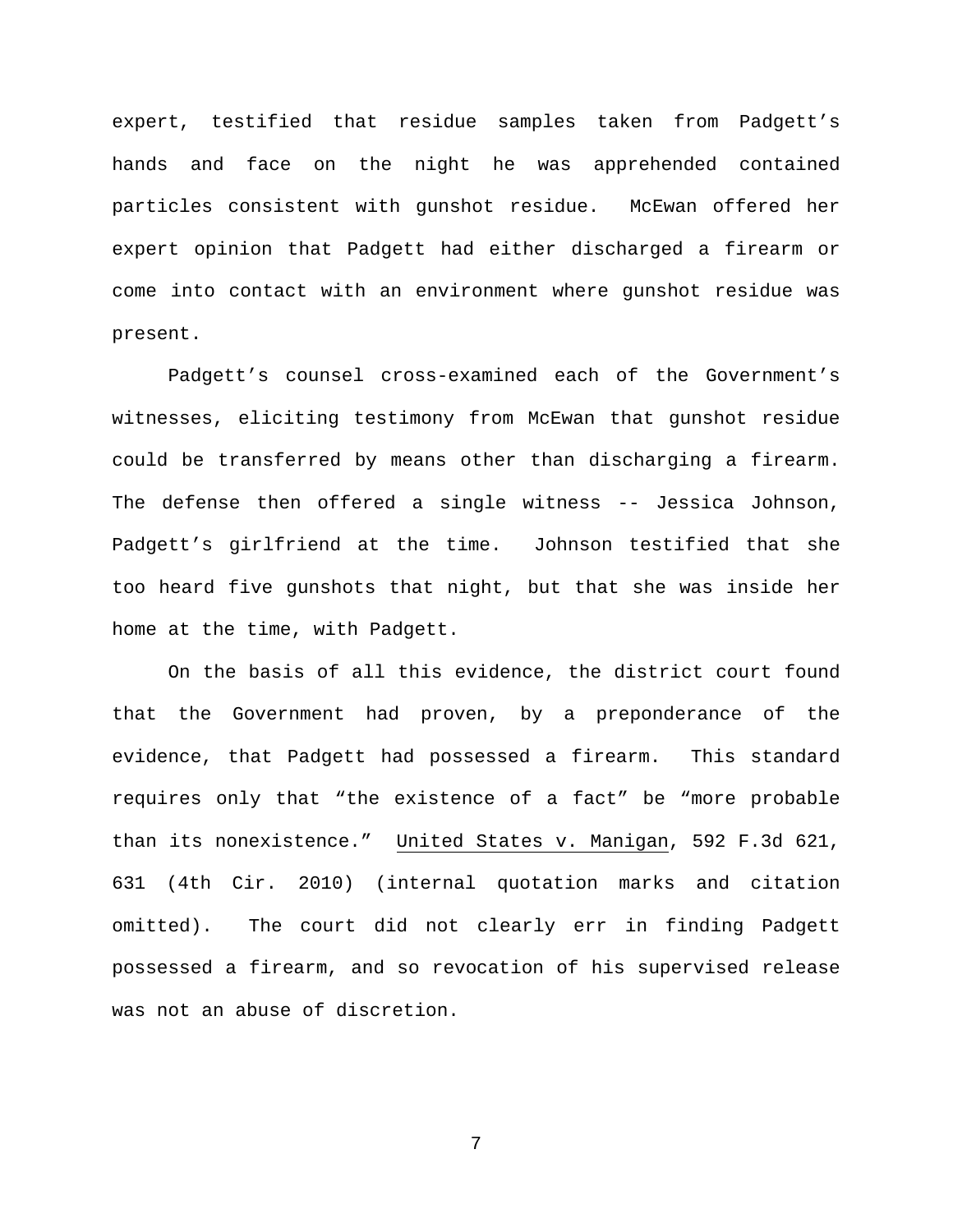The district court also imposed a reasonable revocation sentence. Though the court did not cite to Chapter 7 of the Guidelines or to § 3553(a), the factors it relied on closely track the language of both. This "provide[s us] a sufficient explanation so that we may effectively review the reasonableness of the sentence" imposed. Moulden, 478 F.3d at 657.

Such review leaves little doubt here. The consecutive terms of ten and fourteen months' imprisonment (Padgett does not challenge the new terms of supervised release) fall within the policy statement ranges and so are "presumed reasonable." Webb, 738 F.3d at 642. And though the combined term of twenty-four months represents the maximum in-range sentence, the district court had ample reason to eschew leniency here. Padgett had violated the terms of his supervised release once before, squandering the second chance afforded him by committing multiple serious violations of his supervision. A top-of-therange sentence falls well within the "broad" zone of discretion sentencing courts enjoy in this context. Crudup, 461 F.3d at 440.

Padgett's attempts to suggest otherwise are unconvincing. He characterizes the sentence as "excessive," but only after assuming away the possession-of-a-firearm violation. Appellant's Br. 11. Of course, this is unavailing. We have

8

B.